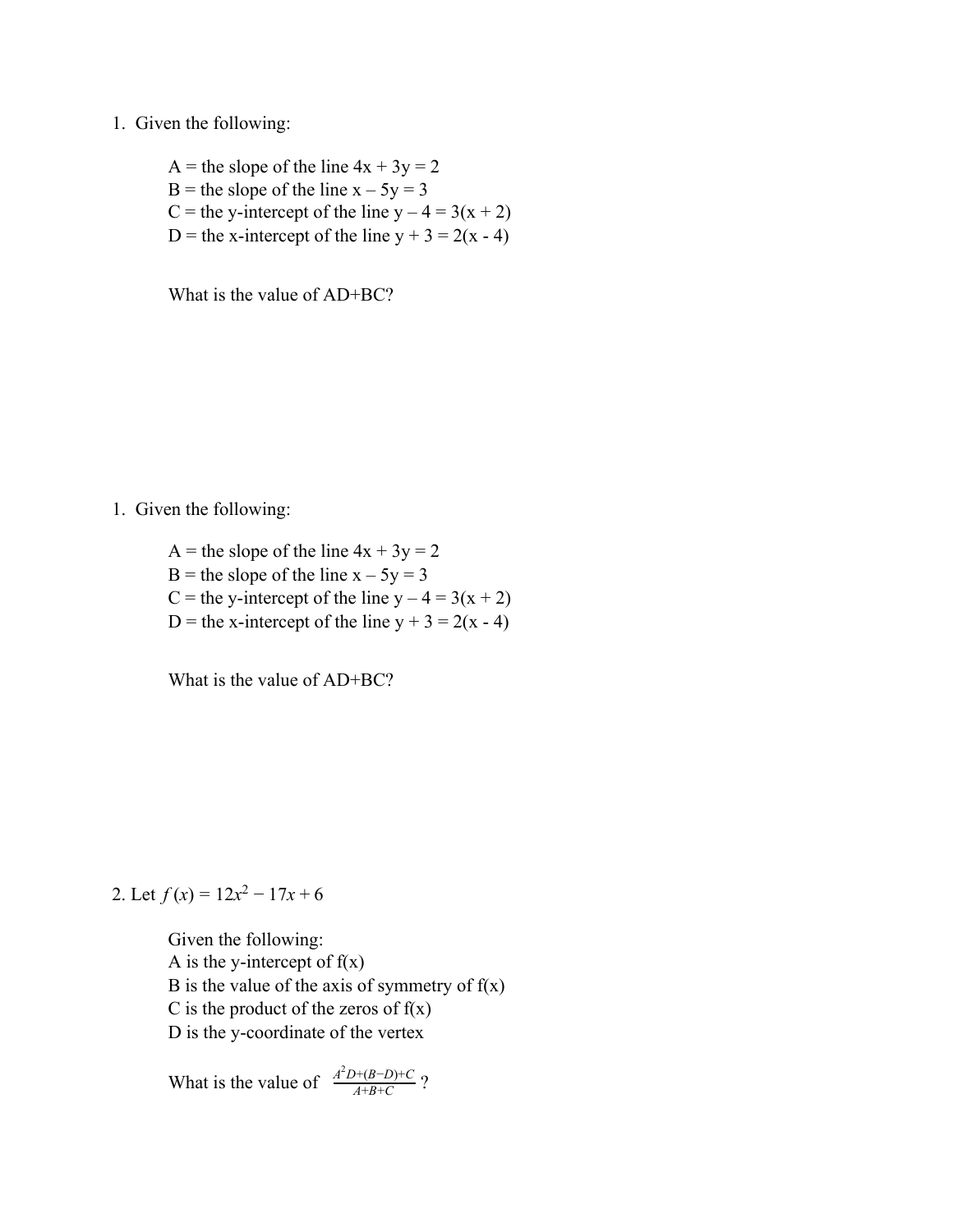2. Let 
$$
f(x) = 12x^2 - 17x + 6
$$

Given the following: A is the y-intercept of  $f(x)$ B is the value of the axis of symmetry of  $f(x)$ C is the product of the zeros of  $f(x)$ D is the y-coordinate of the vertex

What is the value of  $\frac{A D + (B - D) + C}{A + B + C}$ ? *A*<sup>2</sup>*D*+(*B*−*D*)+*C* 

3. Let there be a line  $f(x) = -\frac{2}{3}x + 3$ 

Given the following:

A is the slope of the line perpendicular to  $f(x)$ 

B is the slope of the line that passes through the origin and the point where  $x=1$  on  $f(x)$ C is the y-intercept of the line perpendicular to  $f(x)$  that passes through the point (2,5) D is the x-intercept of the line perpendicular to  $f(x)$  that passes through the point (5,2)

What is the value of  $A^C - (B - D)$ 

3. Let there be a line  $f(x) = -\frac{2}{3}x + 3$ 

Given the following:

A is the slope of the line perpendicular to  $f(x)$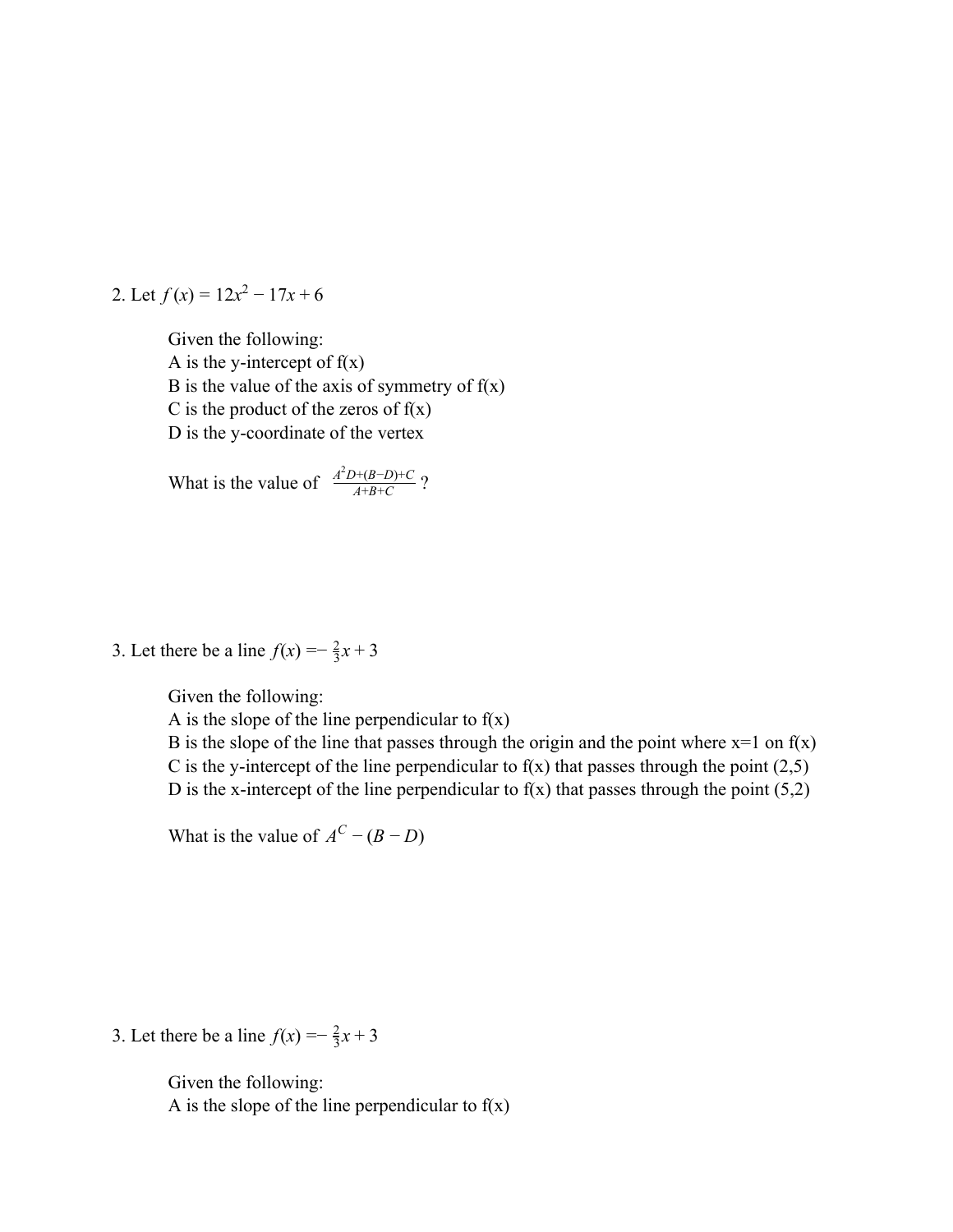B is the slope of the line that passes through the origin and the point where  $x=1$  on  $f(x)$ C is the y-intercept of the line perpendicular to  $f(x)$  that passes through the point (2,5) D is the x-intercept of the line perpendicular to  $f(x)$  that passes through the point (5,2)

What is the value of  $A^C - (B - D)$ 

4. What is the equation of the figure formed from the multiplication of the two lines shown below in vertex form?



4. What is the equation of the figure formed from the multiplication of the two lines shown below in vertex form?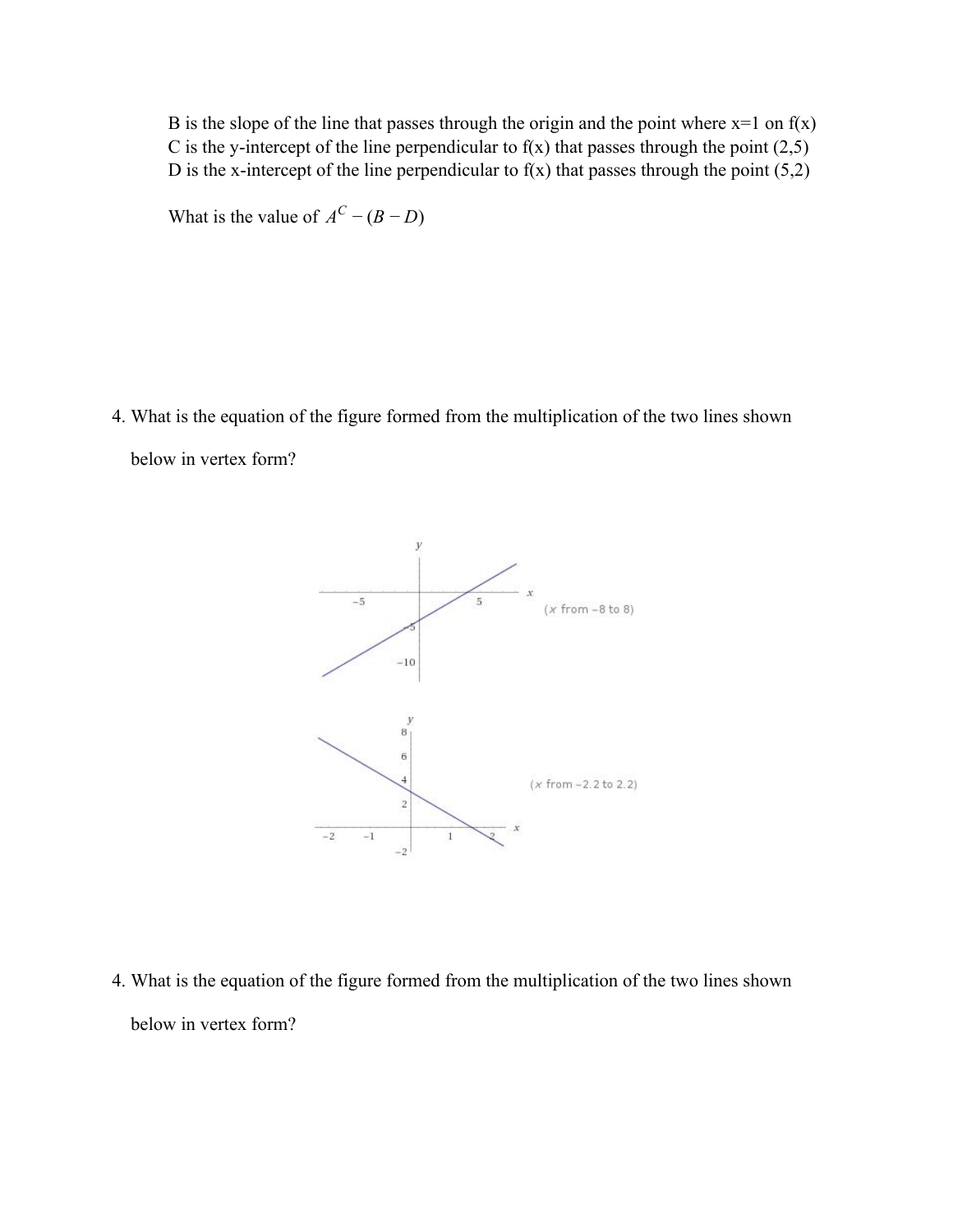

5. Given the following:

A = The sum of the next 4 terms in the sequence: 1, 1, 2, 3, 5, 8, 13...

- $B$  = The sum of the next 2 terms in the sequence: 1, 4, 9, 16, 25...
- $C =$  The sum of the first 10 counting numbers

 $D$  = The difference between the sixth and fifth term in the sequence: 2, 4, 8, 16, 32...

What is the value of  $A + B - C + D$ 

5. Given the following:

- A = The sum of the next 4 terms in the sequence: 1, 1, 2, 3, 5, 8, 13...
- $B$  = The sum of the next 2 terms in the sequence: 1, 4, 9, 16, 25...
- $C =$ The sum of the first 10 counting numbers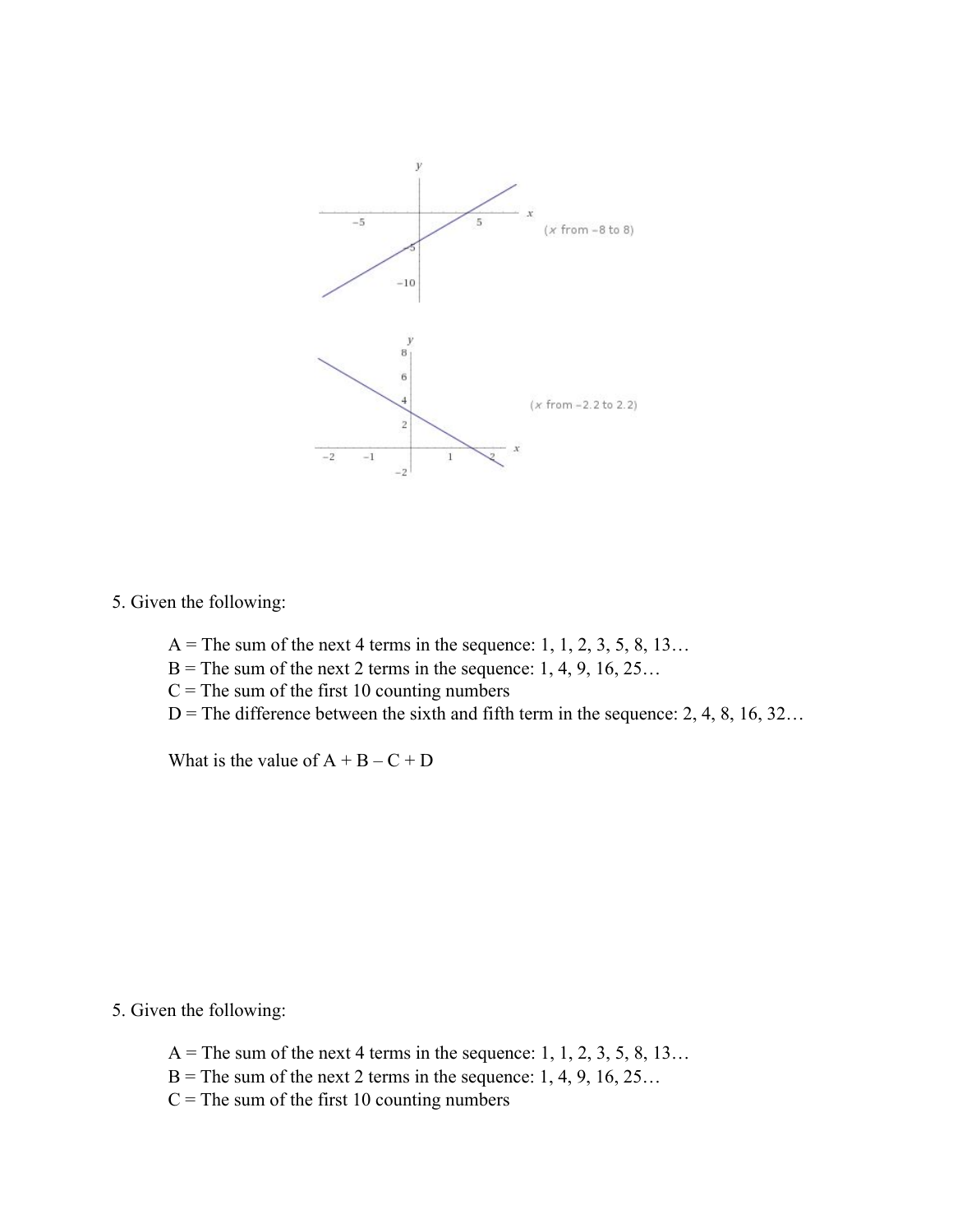$D$  = The difference between the sixth and fifth term in the sequence: 2, 4, 8, 16, 32... What is the value of  $A + B - C + D$ 

6. Let

A = the number of real solutions to  $21x^2 - 32x + 13$ B = the number of real solutions to  $5x^2 - 23x + 24$ C = the number of real solutions to  $3x^2 - 42x + 147$ D = the number of real solutions to  $19x^2 - 6x - 2$ Find  $\frac{B+D}{A+C}$ 

6. Let

A = the number of real solutions to  $21x^2 - 32x + 13$ B = the number of real solutions to  $5x^2 - 23x + 24$ C = the number of real solutions to  $3x^2 - 42x + 147$ D = the number of real solutions to  $19x^2 - 6x - 2$ Find  $\frac{B+D}{A+C}$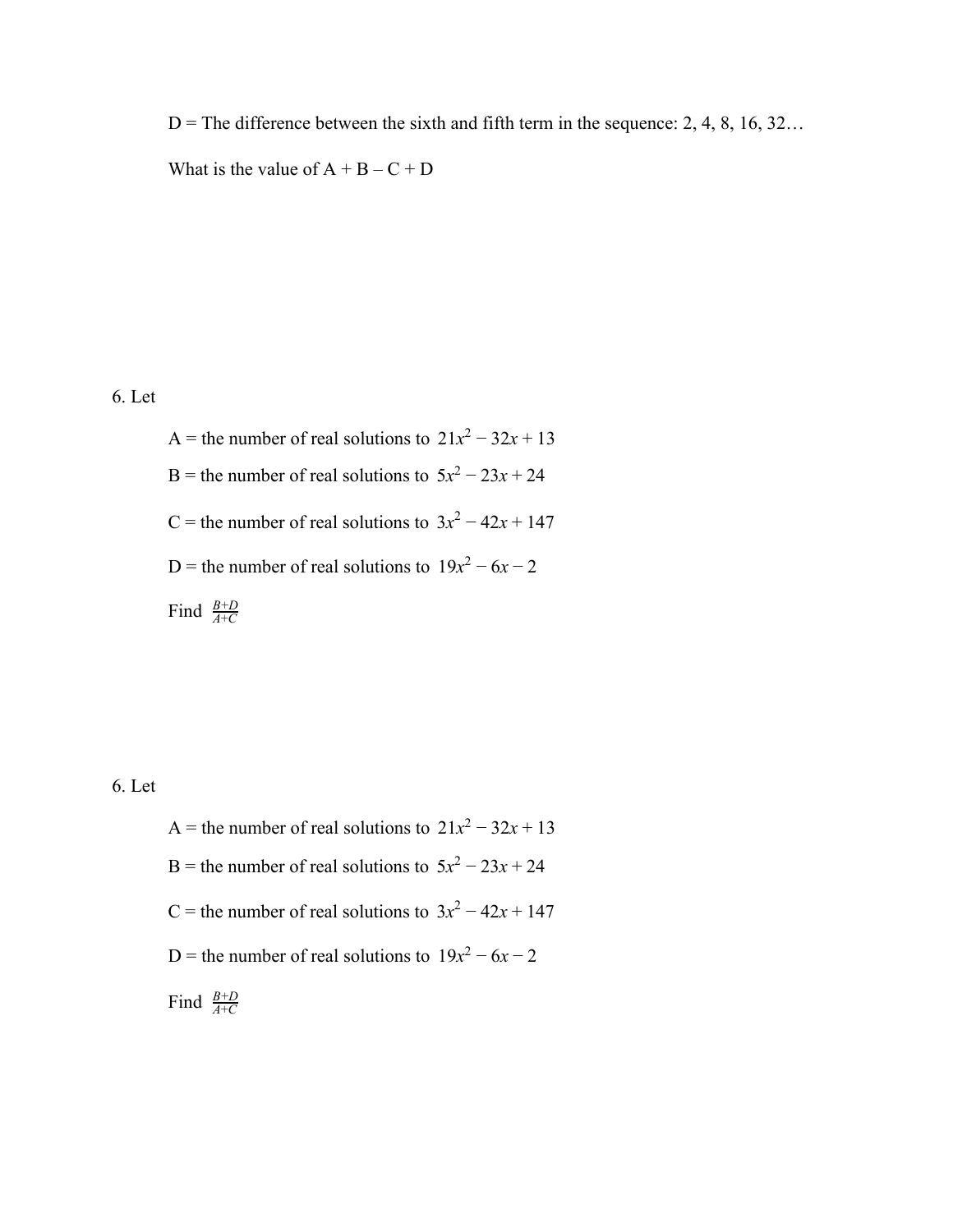7. Three consecutive positive integers have a product of 13,800. What is the sum of the three integers?

7. Three consecutive positive integers have a product of 13,800. What is the sum of the three integers?

8. Let:

 $A =$ The sum of the zeroes in  $x^{2019\pi x}$ B = The number of zeroes in  $x^2 + \pi x - \pi$ C = The value of  $\frac{x}{a}$  in  $x^2 - 4ax + 4a^2 = 0$ 

What is the value of  $\frac{A}{(B+C)}$ ? (*B*+*C*)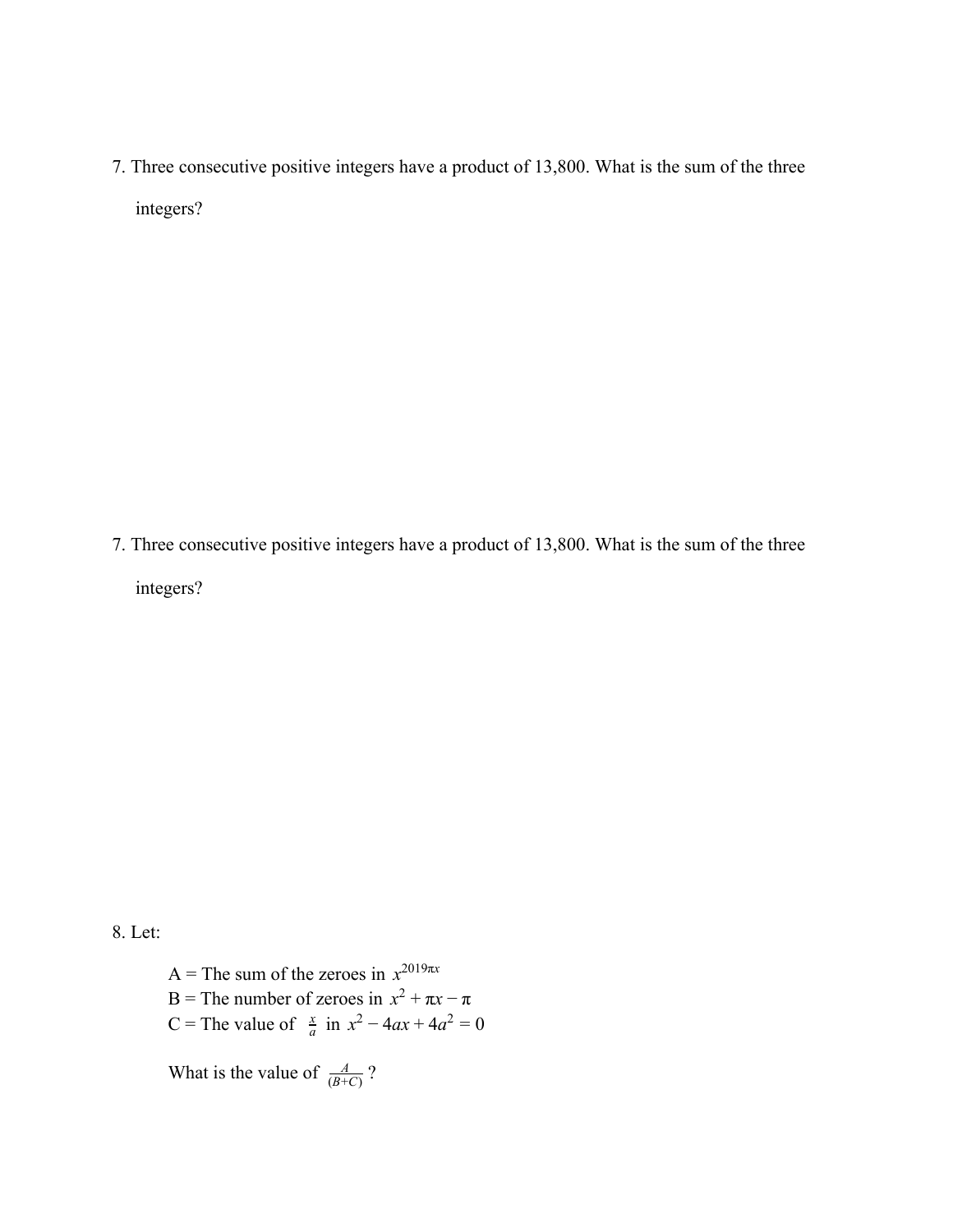8. Let:

 $A =$ The sum of the zeroes in  $x^{2019\pi x}$ B = The number of zeroes in  $x^2 + \pi x - \pi$ C = The value of  $\frac{x}{a}$  in  $x^2 - 4ax + 4a^2 = 0$ 

What is the value of  $\frac{A}{(B+C)}$ ? (*B*+*C*)

9. Let  $\sqrt{\alpha\beta} = 9$ 

Given the following:

 $A = \alpha + 3$ 

 $B = \beta + 4$ 

 $C = \alpha + \beta$ 

 $D = αβ + 81$ 

What is the value of  $\frac{\text{ap}(A+B+C)-D(A+B)}{81}$ ? αβ(*A*+*B*+*C*)−*D*(*A*+*B*)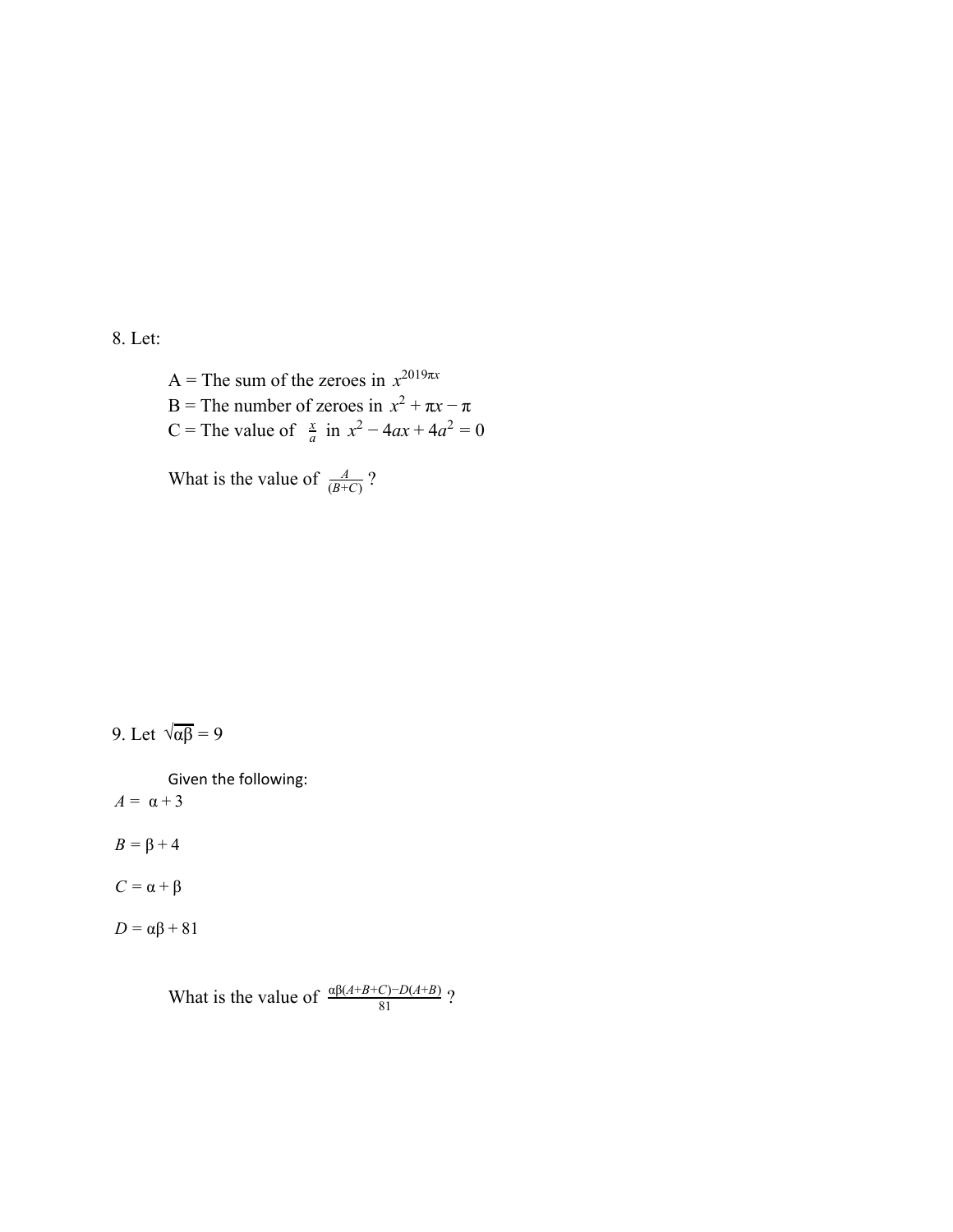9. Let  $\sqrt{\alpha\beta} = 9$ 

Given the following:

 $A = \alpha + 3$ *B* = β + 4

 $C = \alpha + \beta$ 

 $D = \alpha \beta + 81$ 

What is the value of  $\frac{\text{ap}(A+B+C)-D(A+B)}{81}$ ? αβ(*A*+*B*+*C*)−*D*(*A*+*B*)

10. Let  $P(x)$  be a trinomial with a degree of 2 and  $Q(x)$  be a binomial with a degree of 2.

Given the following: A is the degree  $P(x) + Q(x)$ B is the degree of  $P(Q(x))$ C is the degree of  $P(x) \times Q(x)$ D is the sum of the possible number of terms of  $P(x) + Q(x)$ 

What is the value of  $\frac{A^B}{C}$  + *D*?

10. Let  $P(x)$  be a trinomial with a degree of 2 and  $Q(x)$  be a binomial with a degree of 2.

Given the following: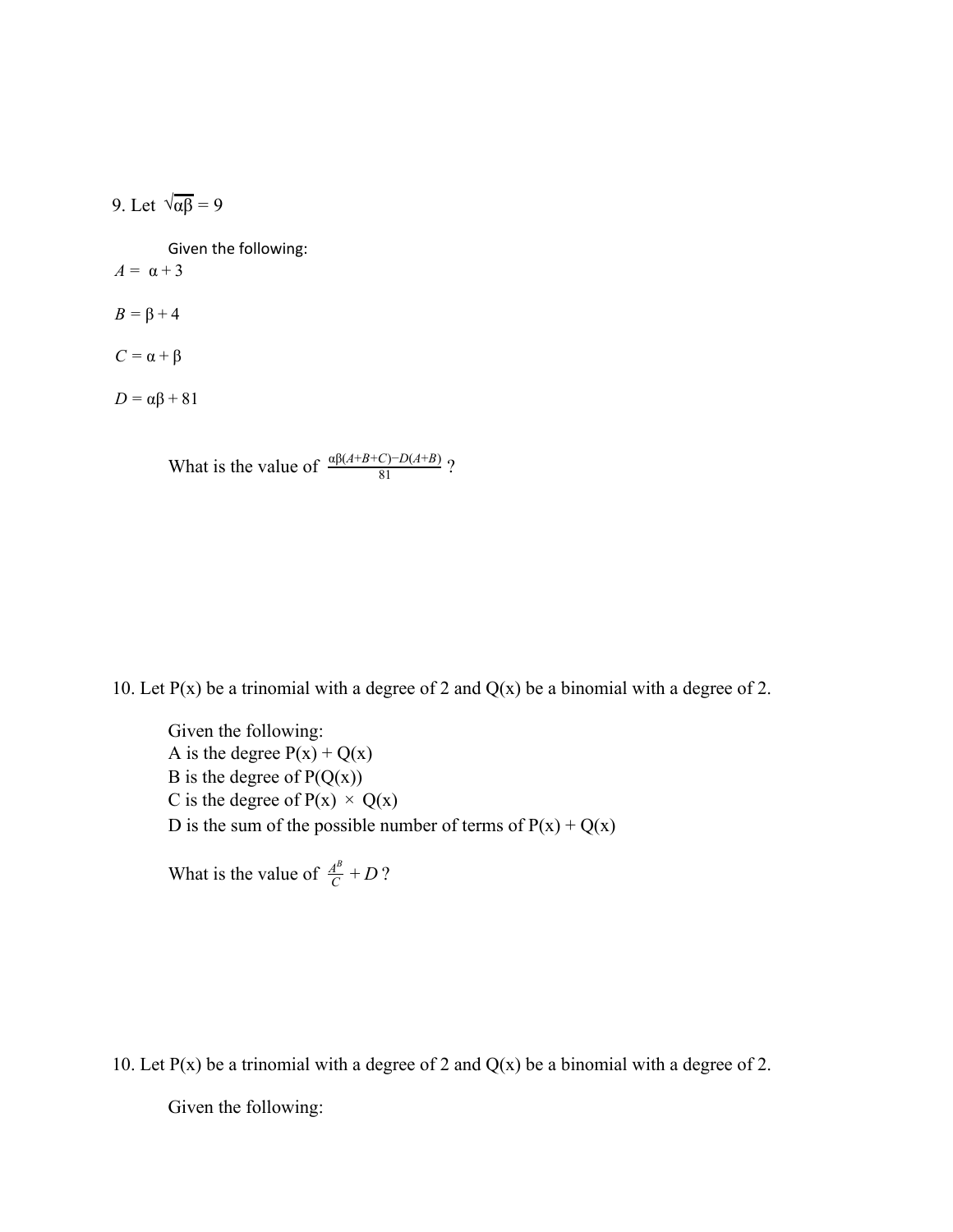A is the degree  $P(x) + Q(x)$ B is the degree of  $P(Q(x))$ C is the degree of  $P(x) \times Q(x)$ D is the sum of the possible number of terms of  $P(x) + Q(x)$ 

What is the value of  $\frac{A^B}{C}$  + *D*?

11. The total number of ants in an ant colony is modeled by  $f(x) - g(x)$ . The number of new ants in an ant colony is modeled by the function  $f(x) = 3<sup>t</sup>$ , and the number of dead ants in the colony is modeled by the function  $g(x) = t^2$  where t represents the time in days.

Given the following:

A is the total number of ants in the colony on the ninth day

B is the number of new ants born between the fifth and sixth day

C is the number of ants that die between the sixth and seventh day

D is the minimum number of days for the population of the ant colony to exceed 600 ants

What is the value of  $\frac{A+B}{D}$  + *C*?

11. The total number of ants in an ant colony is modeled by  $f(x) - g(x)$ . The number of new

ants in an ant colony is modeled by the function  $f(x) = 3<sup>t</sup>$ , and the number of dead ants in

the colony is modeled by the function  $g(x) = t^2$  where t represents the time in days.

Given the following:

A is the total number of ants in the colony on the ninth day

B is the number of new ants born between the fifth and sixth day

C is the number of ants that die between the sixth and seventh day

D is the minimum number of days for the population of the ant colony to exceed 600 ants

What is the value of  $\frac{A+B}{D}$  + *C*?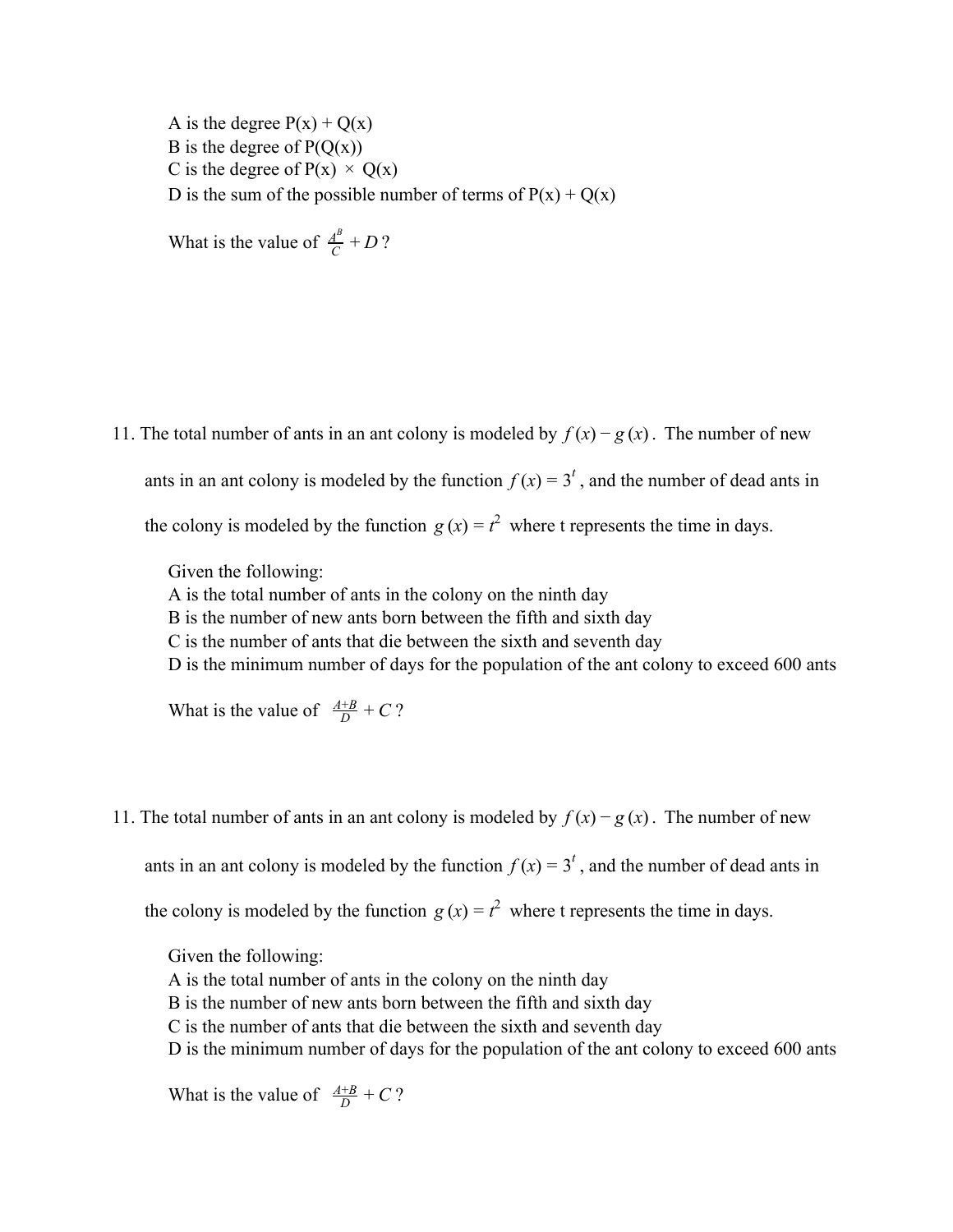12. Simplify the following:

$$
\frac{x^4y^6+x^3y^7}{x^7y^4-x^5y^6} \div \frac{x+y}{x^3y^2-x^2y^3}
$$

12. Simplify the following:

$$
\frac{x^4y^6+x^3y^7}{x^7y^4-x^5y^6} \div \frac{x+y}{x^3y^2-x^2y^3}
$$

13. Let:

A = The sum of the zeroes of 
$$
\frac{x-4}{x+2} + \frac{6}{2-x} + \frac{2x+5}{x^2-4}
$$
  
B = The sum of the zeroes of  $\frac{(x^{2021} + 6x^{2020})}{9x^{2019}} = \frac{673}{3}$   
C = The product of the zeroes of  $5x^3 + 20x^2 - 80x - 320$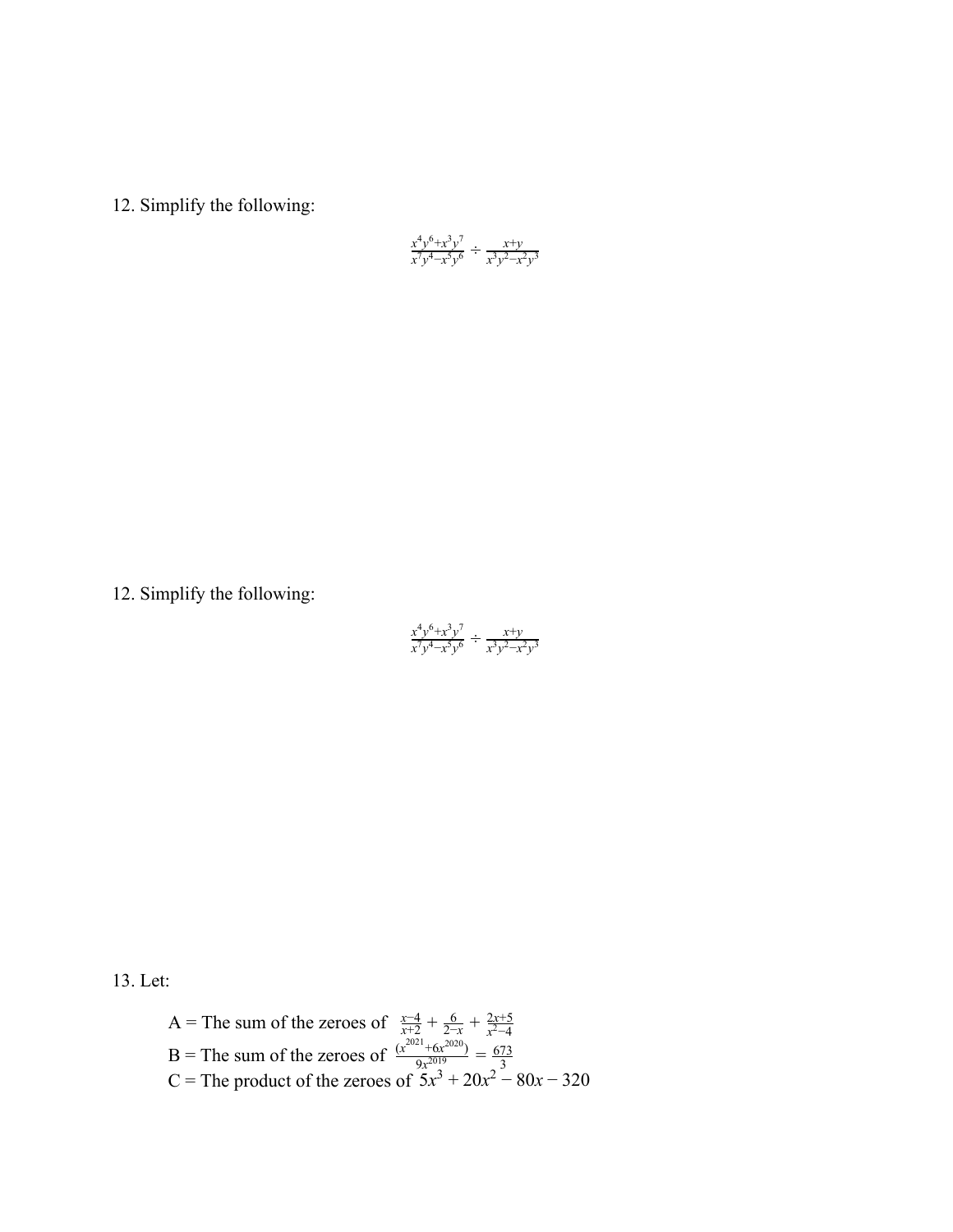What is the value of  $\frac{(A+C)}{B}$ 

13. Let:

A = The sum of the zeroes of  $\frac{x-4}{x+2} + \frac{6}{2-x} + \frac{2x+5}{x^2-4}$ B = The sum of the zeroes of  $\frac{(x^{2021} + 6x^{2020})}{9x^{2019}} = \frac{673}{3}$ C = The product of the zeroes of  $5x^3 + 20x^2 - 80x - 320$ 

What is the value of  $\frac{(A+C)}{B}$ 

14. Let:

A = The seventh term in the sequence 3, 6, 12, 24...  $B = 1 + 2 + 3 + \ldots + 8 + 9 + 10$  $C = 1 - 2 + 3 - 4 + \dots + 19 - 20$ D = The fifteenth term in the sequence  $1, 4, 9, 16, 25...$ 

What is the value of  $A + \frac{B+D}{C}$ ?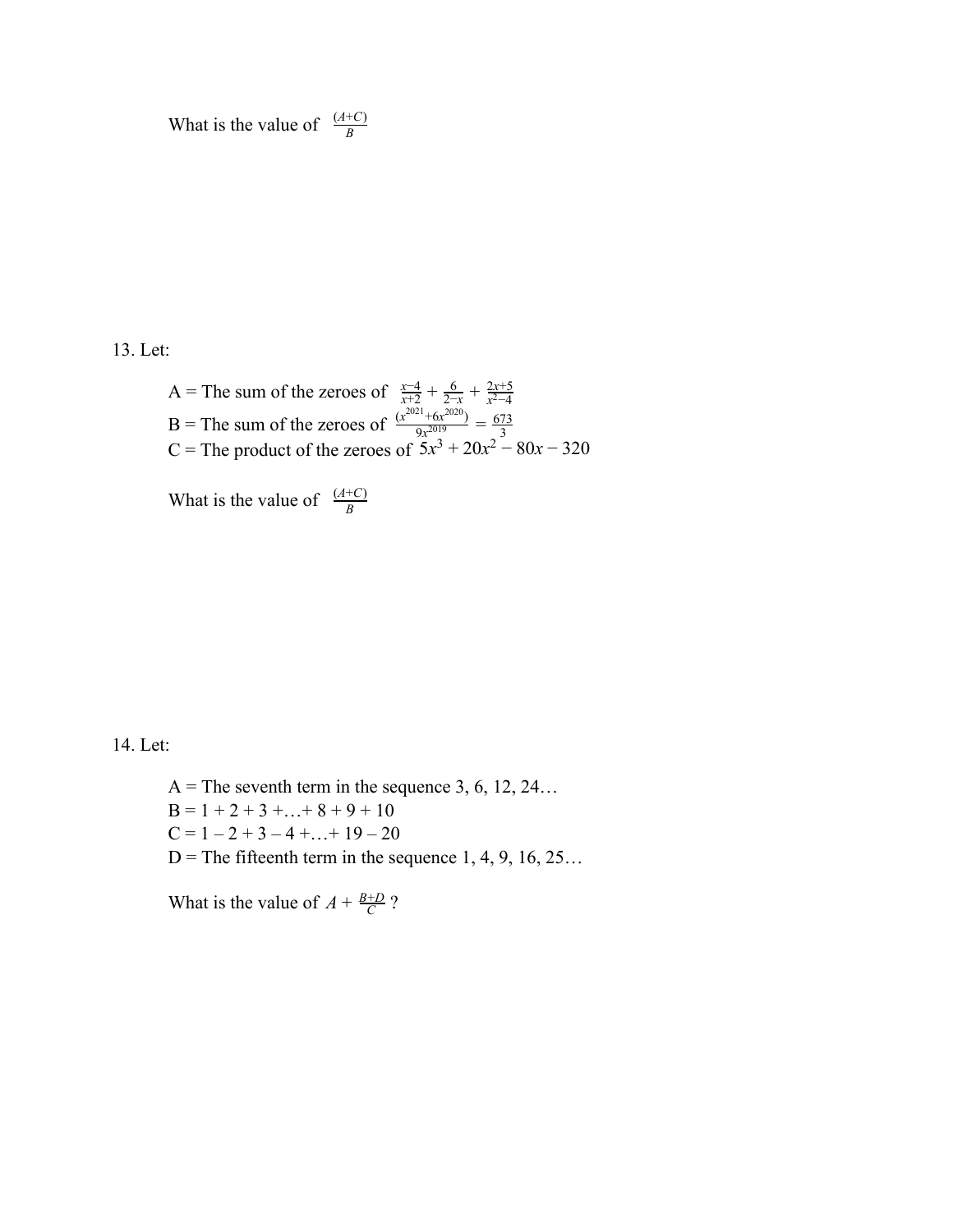14. Let:

A = The seventh term in the sequence 3, 6, 12, 24...  $B = 1 + 2 + 3 + \ldots + 8 + 9 + 10$  $C = 1 - 2 + 3 - 4 + \dots + 19 - 20$ D = The fifteenth term in the sequence 1, 4, 9, 16, 25...

What is the value of  $A + \frac{B+D}{C}$ ?

15. Simplify and rationalize denominator.

$$
\frac{\sqrt{8x^3y^2}}{\sqrt{6x^5y^3}} \times \frac{\sqrt{3x^2y^5}}{\sqrt{12x^4y^5}}
$$

15. Simplify and rationalize denominator.

$$
\frac{\sqrt{8x^3y^2}}{\sqrt{6x^5y^3}} \times \frac{\sqrt{3x^2y^5}}{\sqrt{12x^4y^5}}
$$